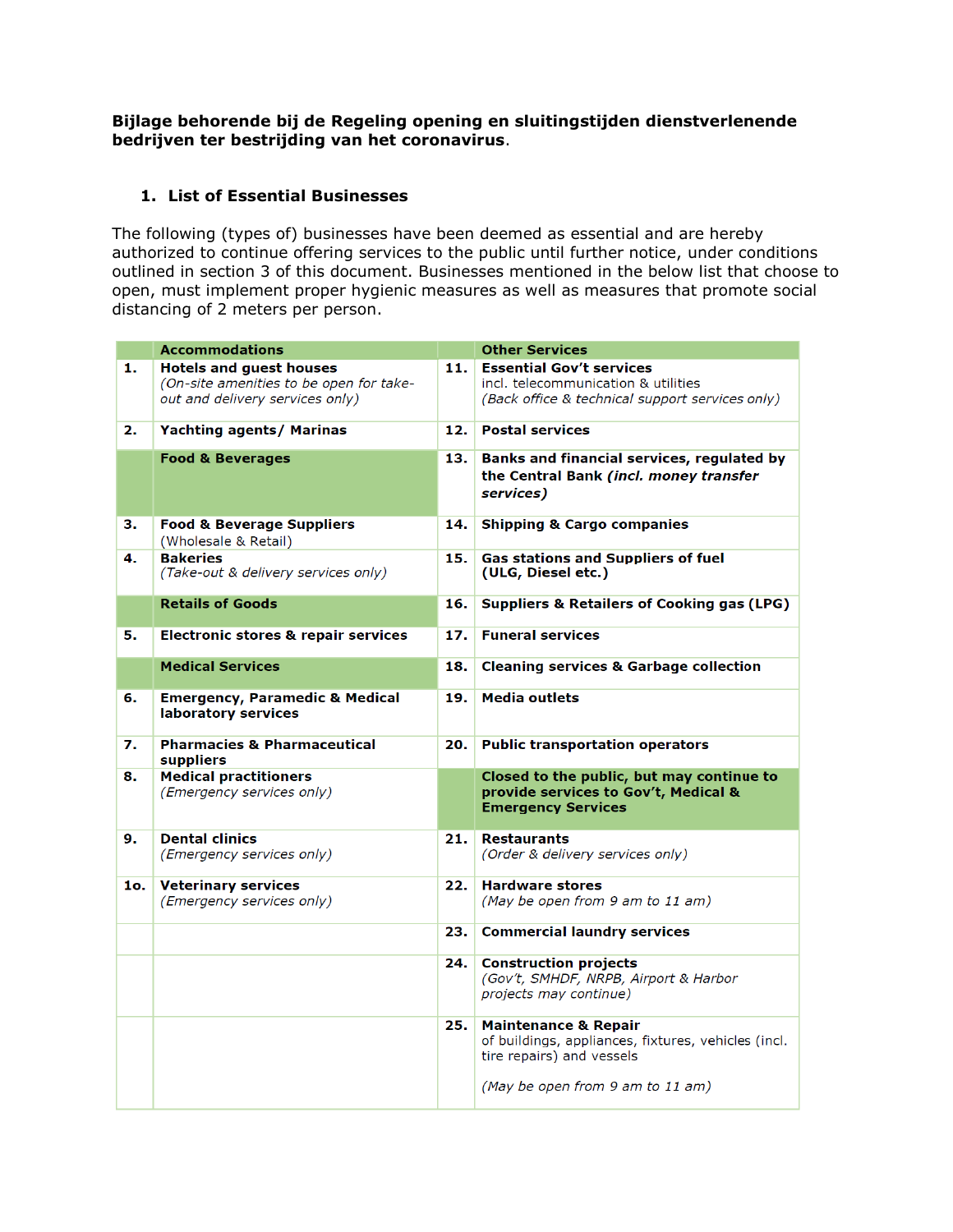## **2. Non-Essential Businesses**

**All other businesses must be closed to the public! Employees of non-essential businesses should remain at home, except for emergencies. Provisions should be made to encourage work from home, where possible.** 

## **3. General Conditions:**

- 1. Mandatory closing times:
	- a. All businesses **must be closed on Sundays and holidays**, with the exception of: pharmacies, retailers of cooking gas, gas stations, garbage collection, emergency services and hotels & guesthouses, incl. on-site amenities as mentioned in the list of essential services.
	- b. Businesses that are allowed to open (on Sundays or other days) **must be closed by 6 pm**, with the exception of emergency services and hotels & guesthouses, which may maintain their regular operating hours.
	- c. The above-mentioned closing hours also applies to businesses with permits to open for extended hours or 24 hours.
	- d. The above measures are in reference to businesses opening to the public! Work that has to be performed beyond closing hours may continue. This includes, but is not limited to: nighttime employees of news outlets, restocking of supplies in supermarkets, emergency service operators, SMMC personnel and Cargo workers at the airport and harbor.
- 2. Food & Beverage Establishments:
	- a. Food & beverage suppliers include wholesalers, distributors and retailers (grocery stores). **The maximum numbers of 10 in small spaces and 20 in large spaces are not applicable to food & beverage suppliers.**
	- b. Bakeries are allowed to open, but may only offer take-out and delivery services. No dining-in or loitering is permitted.
	- c. Restaurants must be closed to the public, but special arrangements should be made to offer delivery services to Government, medical & emergency personnel only. No dining-in or loitering is permitted.
- 3. Educational Institutes:
	- a. Educational Institutes are permitted to offer remote or e-learning services.
	- b. Special arrangements may also be offered, for example in connection with exam students, with approval of the Ministry of Education.
- 4. Government Services:

All Government Services must be closed to the public. Back office support services may continue for telecommunication (i.e. TELEM, UTS) and utilities (GEBE). All other services must remain closed, with the exception of emergency services, as well as freight services at the airport and harbor.